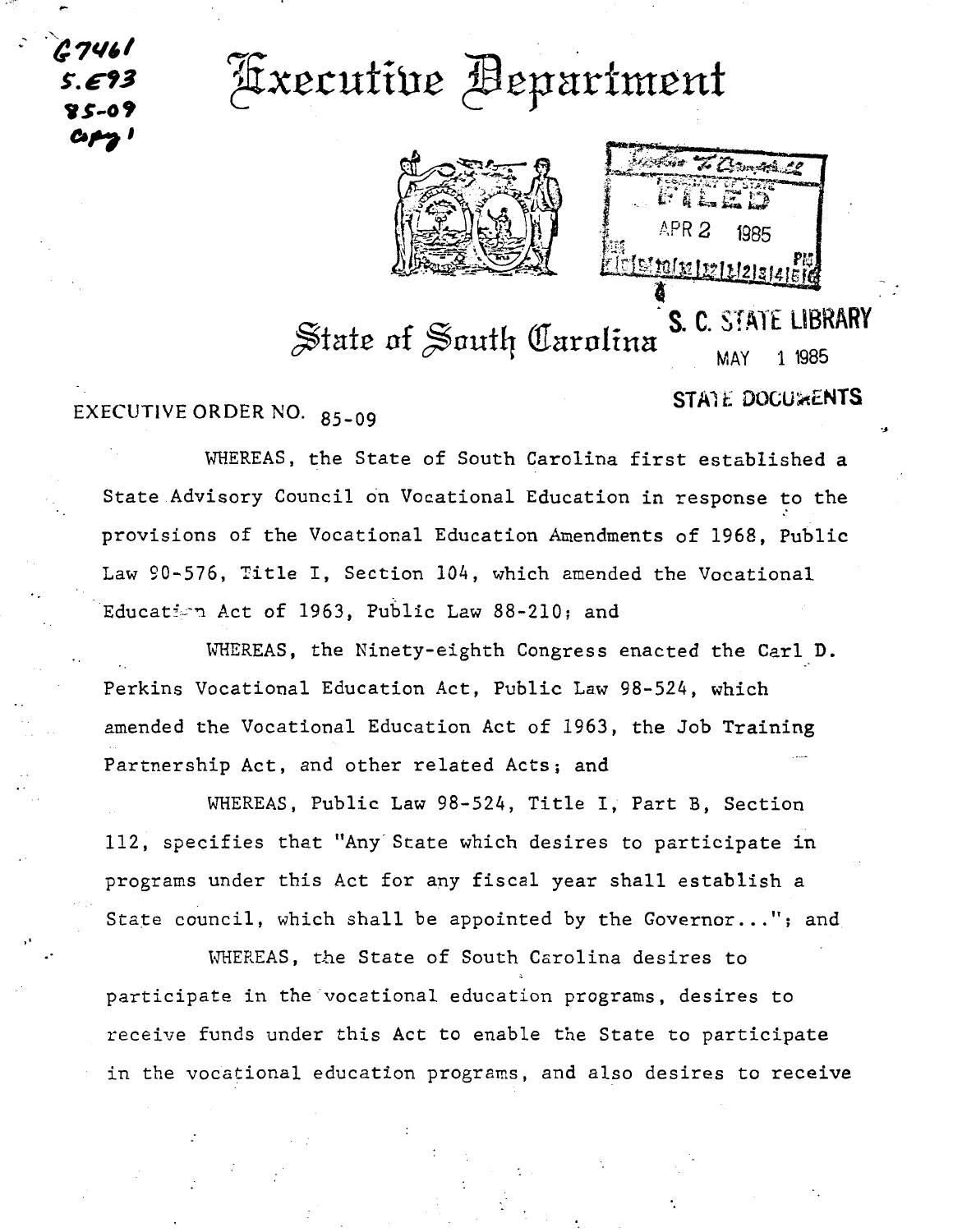Executive Order 85-09 Page two

.. ·.

funds under this Act to carry out the responsibilities of the State Council in accordance with the Act and for other purposes; and

WHEREAS, in South Carolina the programs described in the Act as programs of vocational education are those programs administered by the State Board of Education and by the State Board for Technical and Comprehensive Education; and

WHEREAS, the responsibilities and authority of the State council have. been modified and expanded by Public Law 98-524.

NOW, THEREFORE, BE IT RESOLVED, that by virtue of the power vested in me as Governor under the Constitution and Laws of the State of South Carolina, I hereby establish the State Council on Vocational Education to be known as the South Carolina Council on Vocational and Technical Education, pursuant to Section 112 of the Carl D. Perkins Vocational Education Act, Public Law 98-524, for the purposes stated in the Act and for other purposes as may be advisable to improve vocational and technical education in particular.

This Council shall bear a relationship to the State Board for Technical and Comprehensive Education in a manner similar to the relationship of the Council to the State Board for Vocational Education as specified in the Act (Public Law 98-524).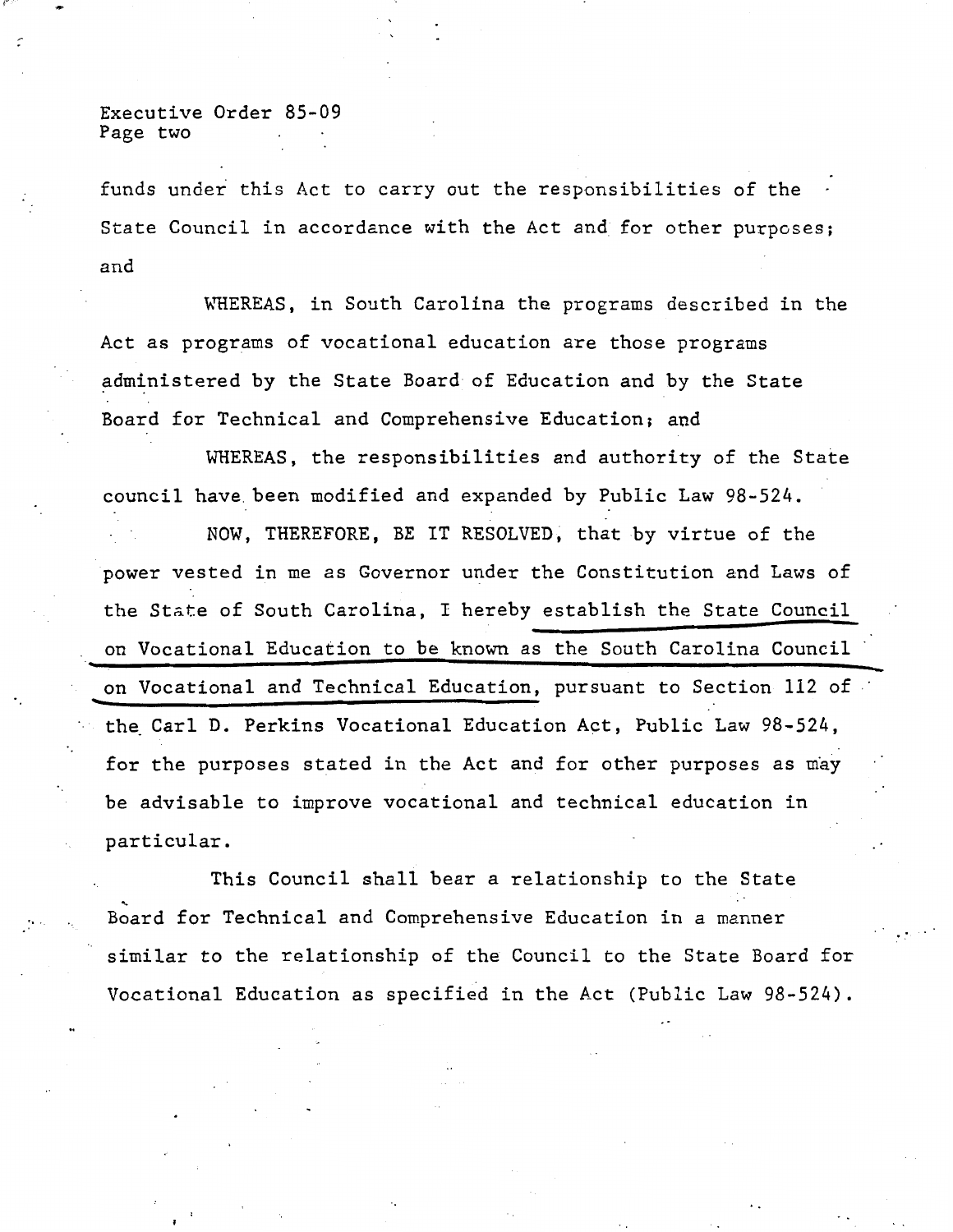## Executive Order 85-09 Page three

•

..

These boards and agencies, the administration of the Job Training\_ Partnership Act, and other related groups and organizations are requested to cooperate with the State Council in fulfilling their duties. The staff of the Council shall be attached to the Governor's Office to maximize coordination with activities under the Job Training Partnership Act (JTPA), the Private Industry Council (PIC), and the Governor's Division of Education, and to make it possible to take advantage of available administrative resources. The Council is authorized to obtain the services of ' such professional, technical, and clerical personnel as may be necessary to enable it to carry out its evaluation functions, indepe $\tau$  ant of the programmatic and administrative control by other State Boards, agencies and individuals.

The members of this Council shall consist of those persons who are appointed by me and certified to and accepted by the U. S. Secretary of Education, who, to the best of my knowledge and belief meet the qualifications specified in Section 112 (a) of the Carl D. Perkins Vocational Education Act of 1984.

On the date of this Executive Order, the personnel, property, and records of the South Carolina Advisory Council on Vocational and Technical Education shall be transferred to the South Carolina Council on Vocational and Technical Education.